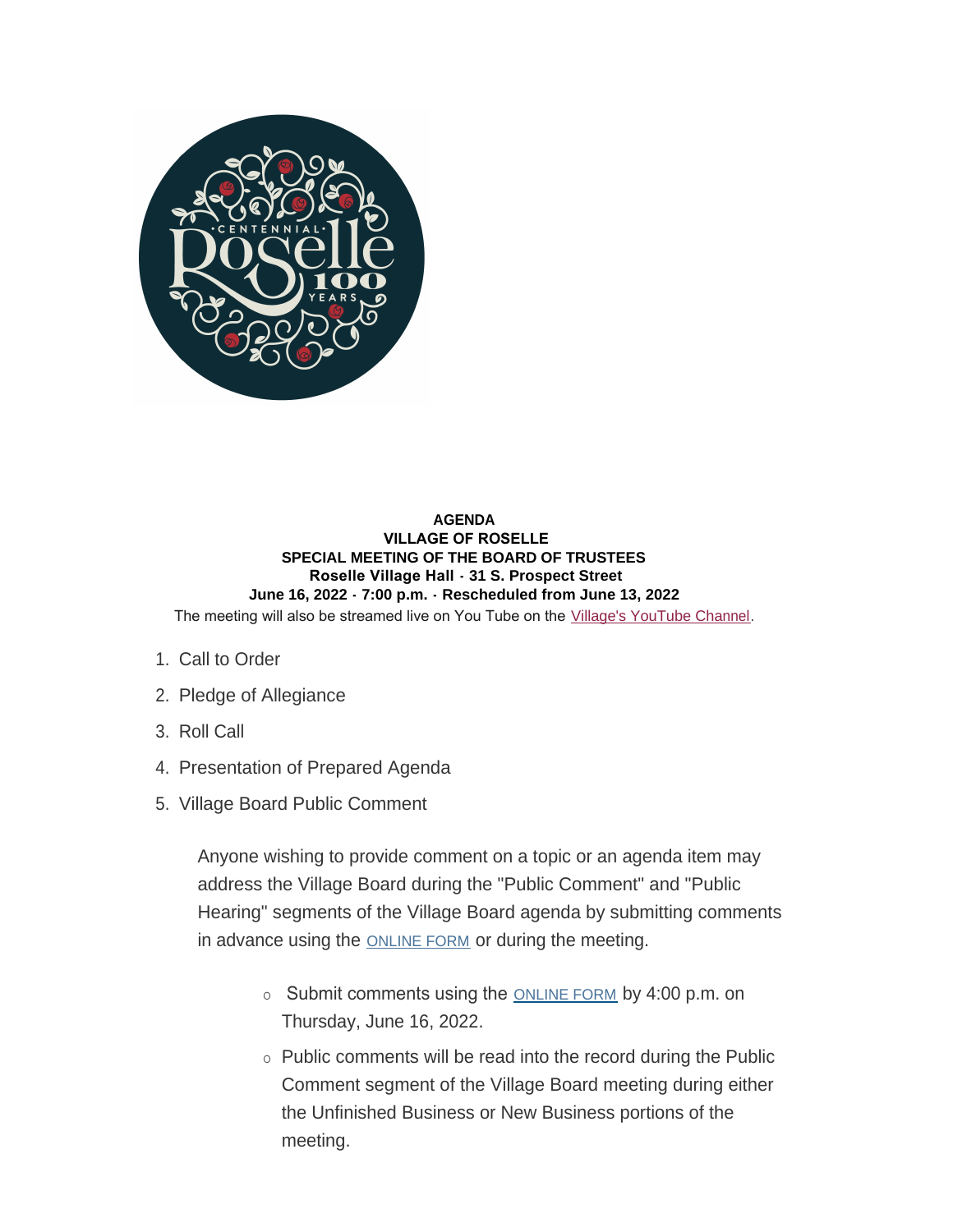- $\circ$  Make comments during the meeting by attending in person at Roselle Village Hall. Persons wanting to make comments during the meeting are strongly encouraged to contact the Village in advance at [ROSELLE@ROSELLE.IL.US](mailto:roselle@roselle.il.us) or 630-671- 2804.
- o Comments will be limited to three minutes per person.
- 6. Officials and Staff Reports
	- 6.A. Mayor
	- 6.B. Village Trustees
	- 6.C. Village Clerk
	- 6.D. Village Attorney
	- 6.E. Village Administrator
- UNFINISHED BUSINESS 7.
- 8. CONSENT AGENDA

All items listed on the Consent Agenda are considered to be routine, procedural, informational, self-explanatory, or non-controversial in nature and will be enacted in one motion. There will be no discussion of these items.

8.A. Presentation and approval of Village Board Minutes of May 23, 2022.

Documents:

# [MAY 23 VB MINUTES.PDF](https://www.roselle.il.us/AgendaCenter/ViewFile/Item/5355?fileID=6017)

8.B. The acceptance by the Mayor and Board of Trustees of a resignation submitted by Village Clerk Patricia (Patty) Burns effective August 2, 2022.

Documents:

# ACCEPTANCE OF CLERK RESIGNATION PDF

8.C. Adopt a resolution approving the 2022 – 2025 Strategic Plan for the Village of Roselle.

Documents:

# [2022-2025 VILLAGE OF ROSELLE STRATEGIC PLAN.PDF](https://www.roselle.il.us/AgendaCenter/ViewFile/Item/5357?fileID=6019)

8.D. Adopt a resolution abrogating Resolution 2021-2430 pertaining to accepting a plat of dedication for public right of way (E Irving Park Road).

Documents: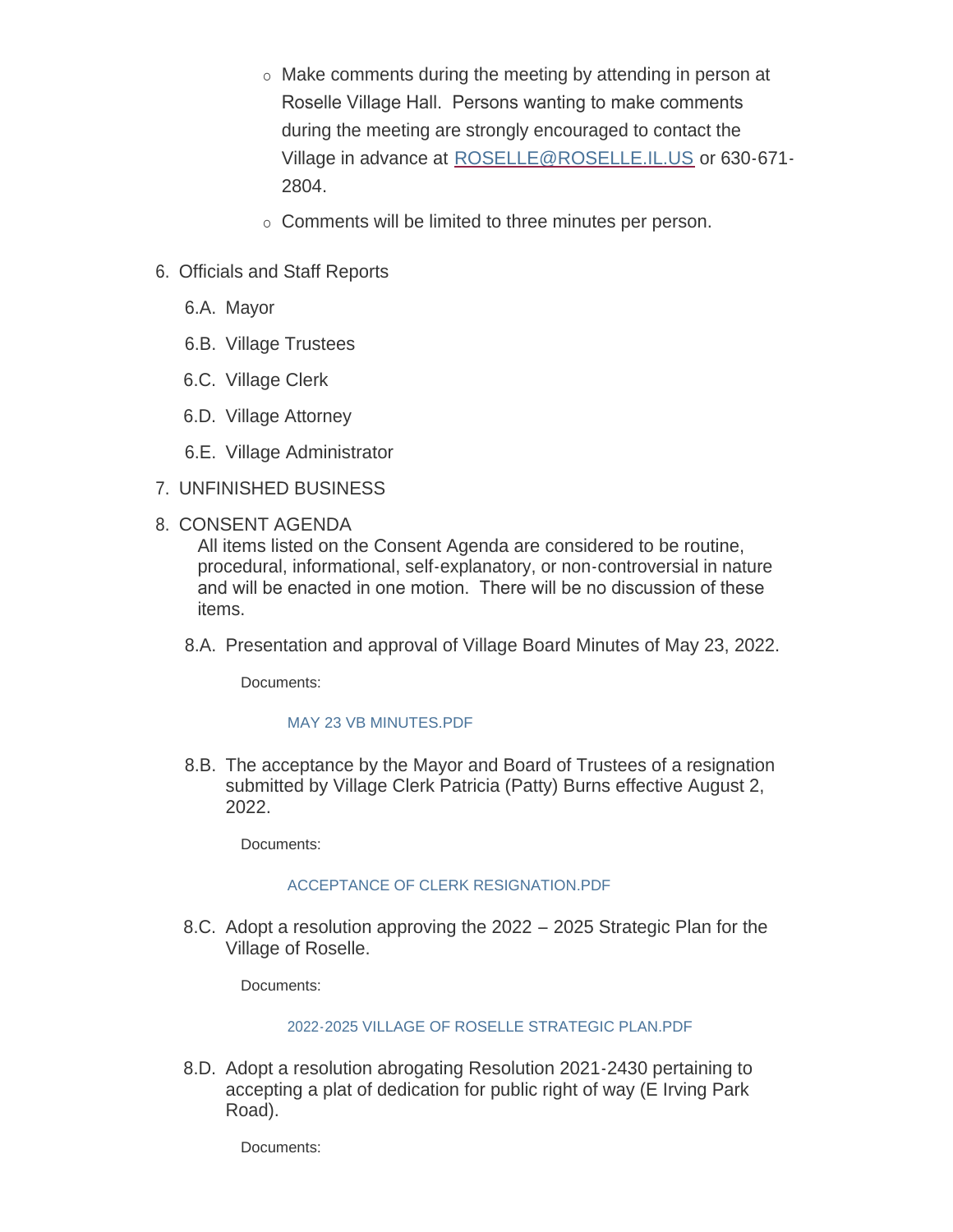- 8.E. Adopt a resolution negating and abrogating Resolution 2021-2431 pertaining to establishment of an easement for the construction of public utilities and drainage facilities.
- 8.F. Pass an ordinance rescinding ordinances 1972-374, 1977-672, 1977-700, 1977-702, 1978-765, 1979-899, 1981-1011, 1986-1400, 1986- 1401, 1986-1427, 1986-1439, 1987-1626, 1990-1924, 1990-2030, 1990-2036, 1991-2071, 1991-2072, 1991-2115, 1991-2116, 1991- 2118, 1991-2142, 1992-2176, 1992-2265, 1993-2352, 1996-2500, and 2001-2873.

Documents:

## [RESCINDING OF PREVIOUSLY APPROVED RECAPTURE](https://www.roselle.il.us/AgendaCenter/ViewFile/Item/5360?fileID=6021)  AGREEMENTS.PDF

8.G. Adopt a Resolution authorizing the Mayor to execute a contract with Neri Brothers Construction, Inc. for the Dover Court Sanitary Project in the amount of \$28,950.00.

Documents:

#### [DOVER COURT MANHOLE INSTALLATION AND SANITARY SEWER](https://www.roselle.il.us/AgendaCenter/ViewFile/Item/5361?fileID=6022)  REPAIR.PDF

8.H. Adopt a resolution modifying the Village's Yard Flooding Assistance Program.

Documents:

## [YARD FLOODING ASSISTANCE PROGRAM MODIFICATIONS.PDF](https://www.roselle.il.us/AgendaCenter/ViewFile/Item/5362?fileID=6023)

8.I. Adopt a Resolution authorizing the Mayor to execute a contract with Chicagoland Paving Contractors for the 2022 Various Parking Lot, Crackfilling and Bike Path Improvements Project in the amount of \$219,727.09.

Documents:

#### [2022 PARKING LOT, CRACKFILLING AND BIKE PATH](https://www.roselle.il.us/AgendaCenter/ViewFile/Item/5363?fileID=6024)  IMPROVEMENTS.PDF

8.J. Pass an ordinance authorizing Gerardi Sewer and Water Co. approval to perform work on the 2022 Watermain Replacement Program on Saturdays.

Documents:

## [SATURDAY WORK HOURS.PDF](https://www.roselle.il.us/AgendaCenter/ViewFile/Item/5364?fileID=6025)

9. Community Development - Trustee Wayne Domke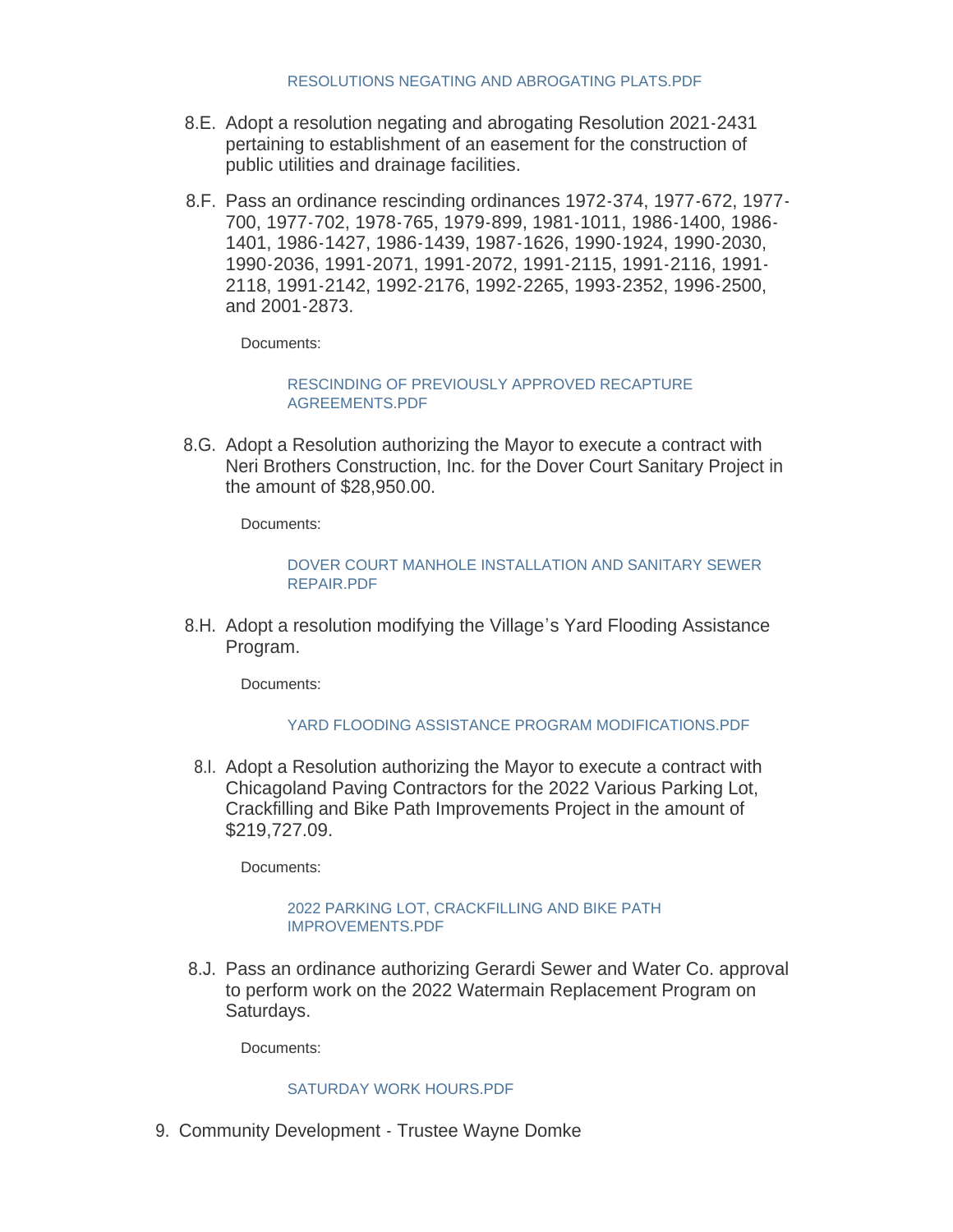- 10. Administration Trustee Tom Della Penna
	- 10.A. Adopt a resolution authorizing the Mayor to execute a contract for professional services between the Village of Roselle and Gingko Planning and Design, Inc.

Documents:

[MUNICIPAL CAMPUS LANDSCAPE AND URBAN DESIGN](https://www.roselle.il.us/AgendaCenter/ViewFile/Item/5367?fileID=6026)  SERVICES.PDF

- 11. Fire Trustee Cheryl Lenisa
- 12. Police Trustee Lee Trejo
- 13. Public Works Trustee Bruce Berkshire
	- 13.A. Adopt a Resolution waiving the Village's competitive bid process and authorizing the purchase of an Effluent Ammonia Analyzer for the Devlin Wastewater Treatment Plant from Hach Company in the amount of \$45,752.25 (sole source).

Documents:

#### [DEVLIN WWTP EFFLUENT AMMONIA ANALYZER.PDF](https://www.roselle.il.us/AgendaCenter/ViewFile/Item/5371?fileID=6027)

- 13.B. Adopt a Resolution authorizing the Mayor to execute an agreement for the installation and SCADA integration of the Effluent Ammonia Analyzer at the Devlin Wastewater Treatment Plant between the Village of Roselle and Tri-R Systems Incorporated in the amount of \$8,600.00.
- 13.C. Adopt a Resolution authorizing approval for payment to Bloomingdale Township for the resurfacing of Village streets in an amount not to exceed \$36,000.

Documents:

PAYMENT TO BLOOMINGDALE TOWNSHIP FOR STREET RESURFACING.PDF

13.D. Adopt a resolution authorizing the purchase of a 2022 Ford Escape from Friendly Ford of Roselle in the amount of \$31,190.39.

Documents:

## PURCHASE OF PUBLIC WORKS VEHICLE PDF

- 14. Finance Trustee Thomas Piorkowski
	- 14.A. Approve the Accounts Payable List for June 13, 2022 in the amount of \$1,484,316.96.

Documents:

[BILLS LIST.PDF](https://www.roselle.il.us/AgendaCenter/ViewFile/Item/5376?fileID=6030)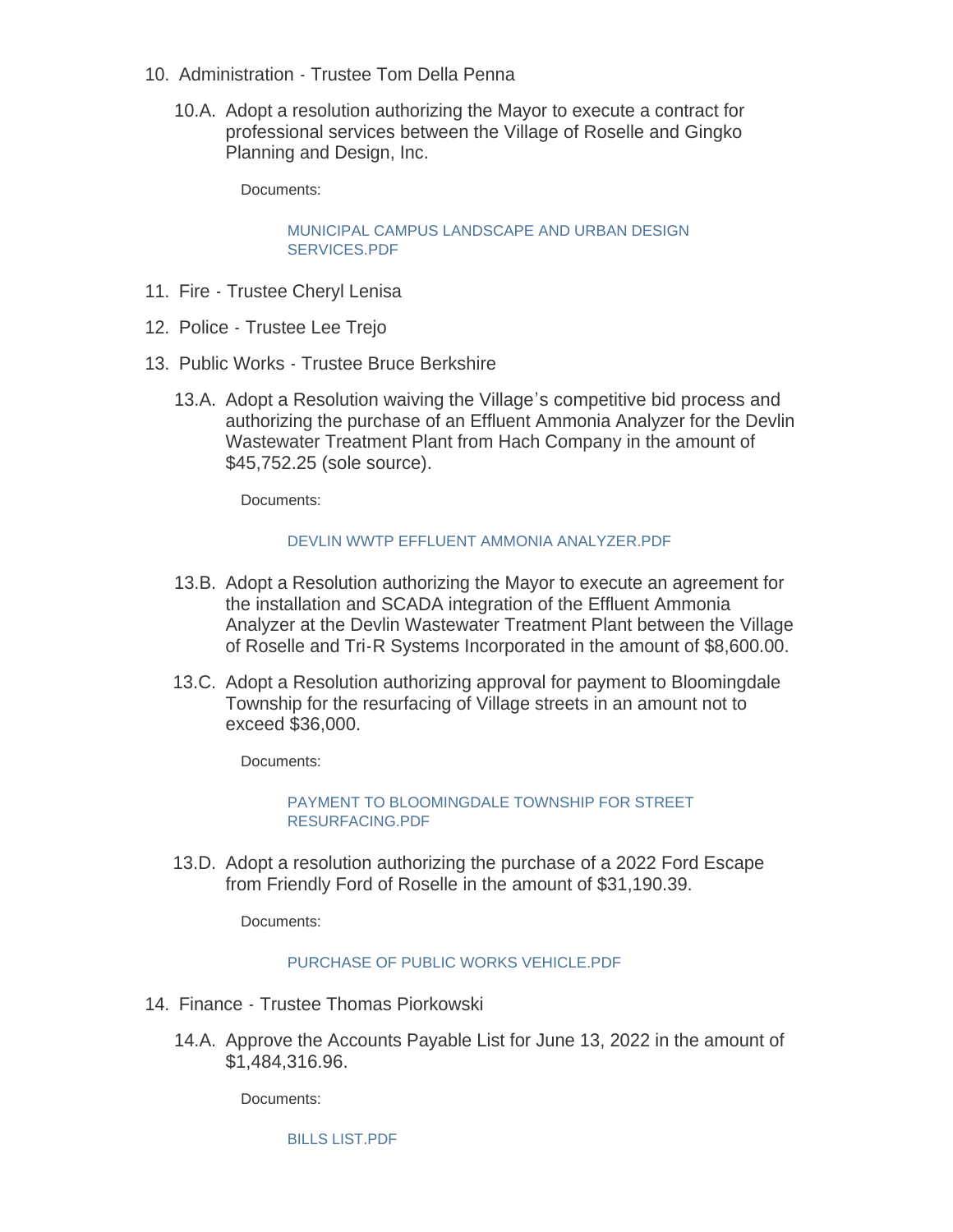14.B. Pass an Ordinance authorizing and providing for the issuance of not to exceed \$3,600,000 General Obligation Bonds (Alternate Revenue Source), Series 2022, of the Village of Roselle, DuPage and Cook Counties, Illinois, for the purpose of paying or reimbursing certain redevelopment project costs in and for the East Irving Park Road Redevelopment Project Area, authorizing the execution of a bond order in connection therewith, pledging certain revenues of said Village, providing for the imposition of taxes to pay the same and authorizing the sale of said Bonds to the purchaser thereof.

Documents:

# [GENERAL OBLIGATION BONDS.PDF](https://www.roselle.il.us/AgendaCenter/ViewFile/Item/5385?fileID=6033)

# 15. NEW BUSINESS

16. Village Board Public Comment

Anyone wishing to provide comment on a topic or an agenda item may address the Village Board during the "Public Comment" and "Public Hearing" segments of the Village Board agenda by submitting comments in advance using the [ONLINE FORM](https://www.roselle.il.us/FormCenter/Village-Board-Forms-13/Village-Board-Meeting-Public-Participati-75) or during the meeting.

- $\circ$  Submit comments using the [ONLINE FORM](https://www.roselle.il.us/FormCenter/Village-Board-Forms-13/Village-Board-Meeting-Public-Participati-75) by 4:00 p.m. on Thursday, June 16, 2022.
- $\circ$  Public comments will be read into the record during the Public Comment segment of the Village Board meeting during either the Unfinished Business or New Business portions of the meeting.
- $\circ$  Make comments during the meeting by attending in person at Roselle Village Hall. Persons wanting to make comments during the meeting are strongly encouraged to contact the Village in advance at [ROSELLE@ROSELLE.IL.US](mailto:roselle@roselle.il.us) or 630-671- 2804.
- o Comments will be limited to three minutes per person.
- 17. Friendly Ford Lease Agreement for Land Previously Owned by Metra. Presenter: Matthew Galloway, Economic Development Analyst

Documents:

# [FRIENDLY FORD LEASE AGREEMENT FOR LAND PREVIOUSLY OWNED BY](https://www.roselle.il.us/AgendaCenter/ViewFile/Item/5379?fileID=6032)  METRA.PDF

Executive Session (Motion to Convene Executive Session) 18.